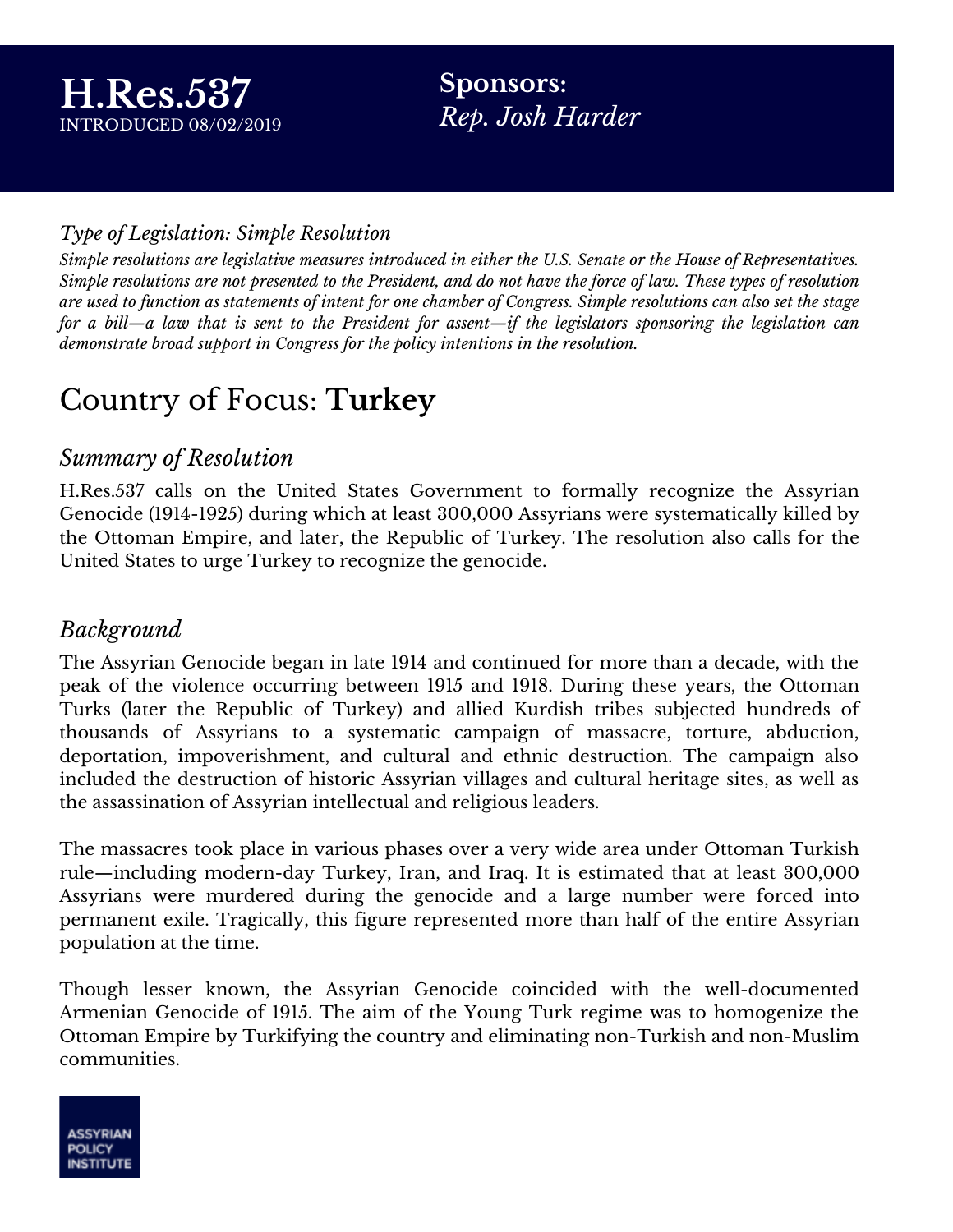## **Positives**

- H.Res.537 accounts for some of the atrocities committed against the Assyrian people at the hands of the Ottoman Turks during the WWI and recognizes the Assyrian Genocide.
- H.Res.537 emphasizes the legacy of the Assyrian Genocide, noting that Raphael Lemkin, who coined the term "genocide" in 1944, was directly influenced by the systematic targeting of the Assyrian people.
- H.Res.537 recognizes the recent suffering of Assyrians in Iraq and Syria at the hands of ISIS.
- H.Res.537 acknowledges some of the lasting effects of genocide, including the permanent separation of families affected.
- H.Res.537 emphasizes the importance of genocide recognition, particularly with regard to preventing further harm and future genocides.
- H.Res.537 condemns efforts to "enlist, engage, or otherwise associate the United States Government with denial of the Assyrian Genocide."
- H.Res.537 urges the United States to urge Turkey officially recognize the Assyrian Genocide.
- H.Res.537 encourages education and public awareness about the Assyrian Genocide.

# **Negatives**

H.Res.537 fails to account for the Simele Massacre of 1933, during which as many as 6,000 Assyrians were systematically killed by Iraqi Government forces.

### **Conclusion**

The Assyrian Policy Institute *supports* H.Res.537. Rep. Harder's bold leadership on the issue of Assyrian Genocide recognition is unprecedented. Official recognition of the Assyrian Genocide would mark a courageous turn in American foreign policy as it relates to Assyrians in the Middle East. The United States must take a stand against Turkish genocide denial, especially as the Assyrian people continue to feel the effects and face the threat of genocide and ethnic cleansing.